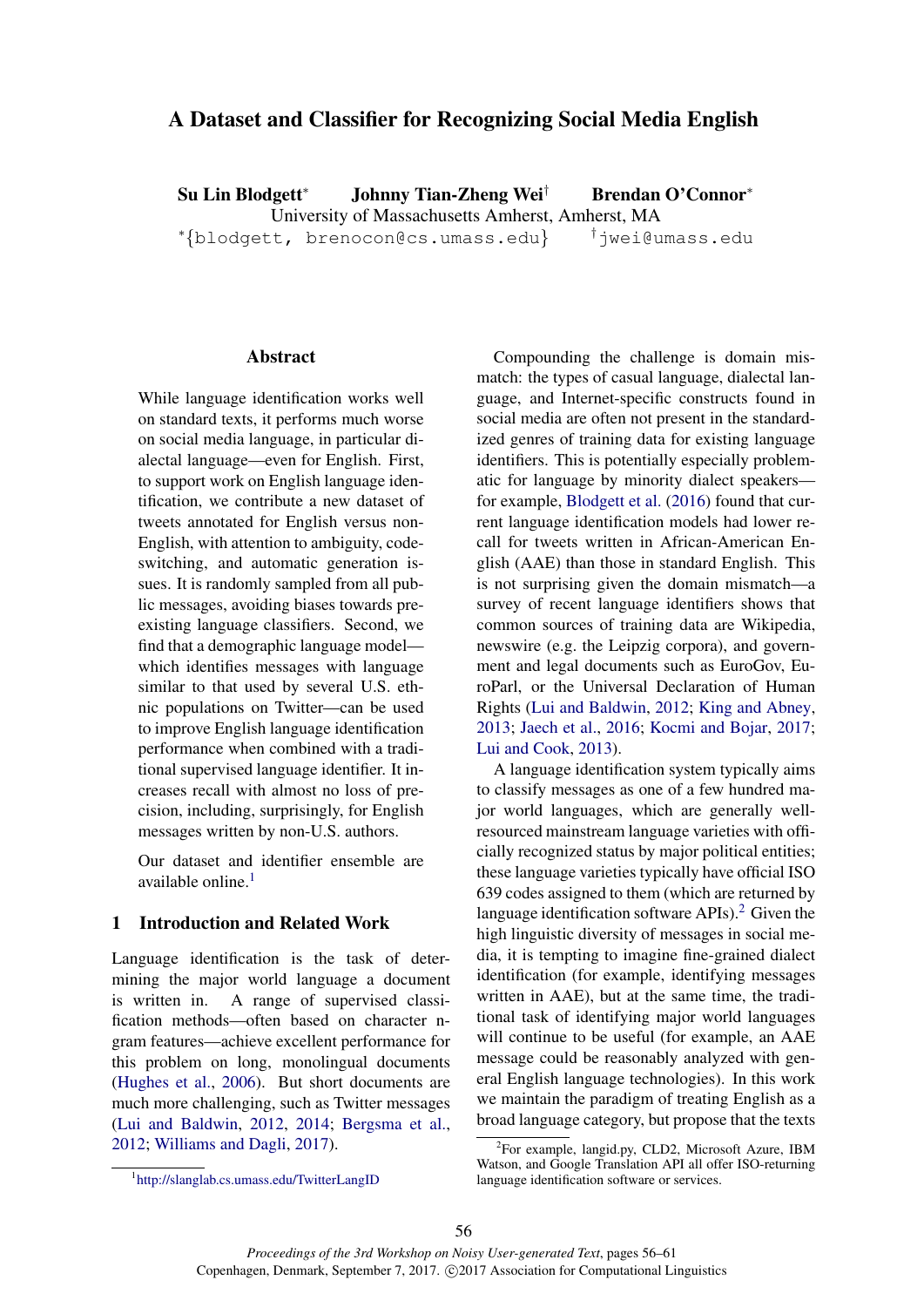that match it ought to be broadened to include nonstandard, social media, and dialectal varieties of English.

If there was abundant language-annotated Twitter data, it would be straightforward to train an indomain language identifier. But very little exists, since it is inherently time-consuming and expensive to annotate. Datasets are typically small, or semi-automatically tagged (Bergsma et al., 2012), which may bias them towards pre-existing standardized language.

A promising approach is to leverage large quantities of non-language-labeled tweets to help adapt a standard identifier to perform better on social media. If the messages are treated as unlabeled, this could be framed as unsupervised domain adaptation problem, for which a number of approaches are available (Blitzer et al., 2006, 2007; Plank, 2009; Yang and Eisenstein, 2016).

We focus on a unique, and different, large-scale training signal—U.S. neighborhood-level demographics. There is considerable linguistic diversity within the U.S., and its geographic patterns have some rough correlation with different ethnic and race populations. Blodgett et al. analyzed them with a mixed membership model—for which messages written by authors living in areas heavy in a particular demographic group were more likely to use a unigram language model associated with that group—in order to focus on AAE. But they note their model found that non-English language tended to gravitate towards one of the latent language models, which was useful to better identify English spoken within the U.S. that a standard identifier missed.

We hypothesize that this generalizes beyond specific dialect populations within the U.S., testing whether this soft signal from the demographic model actually gives a better model of overall social media English. We evaluate as fairly and completely as possible; we first annotate a new dataset of uniformly sampled tweets for whether they are English versus non-English (§2). In §3, we apply Blodgett et al.'s model to infer U.S. demographic language proportions in new tweets, finding that when added as an ensemble to a pre-existing identifier, performance improves including when paired with feature-based, neural network, and proprietary identifiers. Such ensembles perform better than in-domain training with the largest available annotated Twitter dataset, and also better than a self-training domain adaptation

| Label       | <b>Full Count</b> | <b>Evaluation Count</b> |
|-------------|-------------------|-------------------------|
| English     | 5086              | 3758                    |
| Not English | 4646              | 4608                    |
| Ambiguous   | 770               | $\mathbf{\Omega}$       |
| Total       | 10502             | 8366                    |

Table 1: Dataset statistics for each language label; the evaluation count refers to the subset used for evaluation.

| Label.                          | Count |
|---------------------------------|-------|
| Code-Switched                   | 162   |
| Ambiguous due to Named Entities | 132   |
| <b>Automatically Generated</b>  | 1371  |

Table 2: Dataset statistics for additional labels.

approach on the same dataset used to construct the demographic language model—and the accuracy increases for English messages from many different countries around the world.

## 2 Dataset and Annotation

We sampled  $10,502$  messages from January 1, 2013 to September 11, 2016 from an archive of publicly available geotagged tweets. We annotated the tweets with three mutually exclusive binary labels: *English*, *Not English*, and *Ambiguous*. These tweets were further annotated with descriptive labels:

- *Code-switched*: Tweets containing both text in English and text in another language.
- *Ambiguous due to named entities*: Tweets containing only named entities, such as *Vegas!*, and therefore whose language could not be unambiguously determined.
- *Automatically generated*: Tweets whose content appeared to be automatically generated, such as *I just finished running 15.21 km in 1h:17m:32s with #Endomondo #endorphins https://t.co/bugbJOvJ31*.

We excluded any usernames and URLs in a tweet from the judgment of the tweet's language, but included hashtags. Tables 1 and 2 contain the statistics for these labels in our annotated dataset. For all our experiments, we evaluate only on the subset of messages in the dataset not labeled as ambiguous or automatically generated, which we call the evaluation dataset.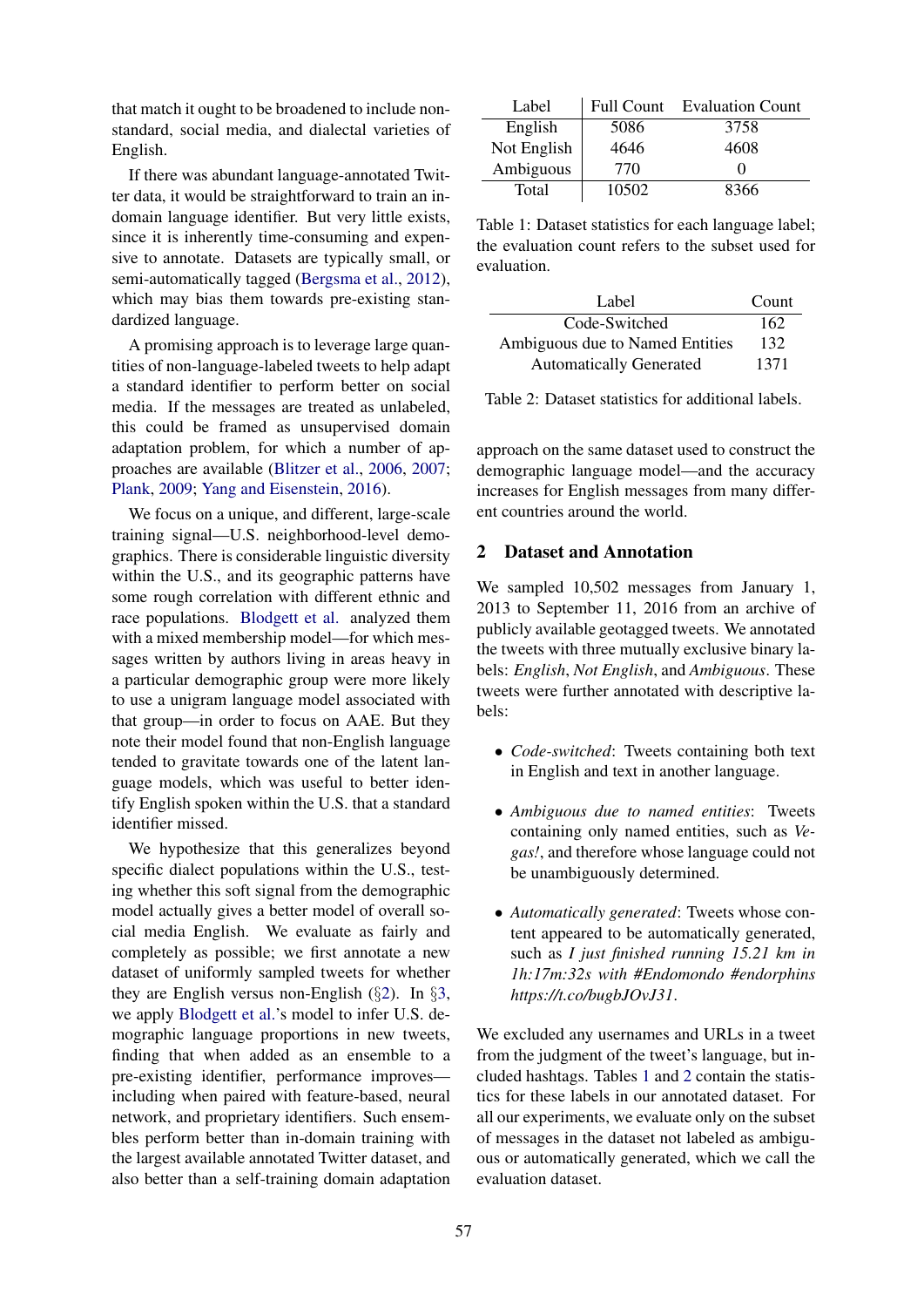#### 3 Experiments

#### 3.1 Training Datasets

We investigate the effect of in-domain and extra out-of-domain training data with two datasets. The first is a dataset released by Twitter of 120,575 tweets uniformly sampled from all Twitter data, which were first labeled by three different classifiers (Twitter's internal algorithm, Google's Compact Language Detector 2, and *langid.py*), then annotated by humans where classifiers disagreed.<sup>3</sup> We reserve our own dataset for evaluation, but use this dataset for in-domain training. This dataset is only made available by tweet ID, and many of its messages are now missing; we were able to retrieve 74,259 tweets  $(61.6\%)$ . For the rest of this work, we call this the Twitter70 dataset (since it originally covered about 70 languages).

In addition, following Jaech et al. (2016), we supplemented Twitter70 with out-of-domain Wikipedia data for 41 languages,<sup>4</sup> sampling 10,000 sentences from each language.

## 3.2 Classifiers

We tested a number of classifiers on our annotated dataset trained on a variety of domains, and in some cases retrained.

- CLD2: a Naive Bayes classifier with a pretrained model from a proprietary corpus; it offers no support for re-training.
- Twitter: the output of Twitter's proprietary language identification algorithm.
- *langid.py*: a Naive Bayes classifier for 97 languages with character  $n$ -gram features, including a pretrained model based on text from JRC-Acquis, ClueWeb 09, Wikipedia, Reuters, and Debian i18n (Lui and Baldwin, 2012).
- Neural model: a hierarchical neural classifier that learns both character and word representations. It provides a training dataset with 41,250 Wikipedia sentence fragments in 33 languages (Jaech et al.,  $2016$ ).<sup>5</sup>

Self-training We experimented with one simple approach to unsupervised domain adaptation: selftraining with an unlabeled target domain corpus

3 https://blog.twitter.com/2015/

evaluating-language-identification-performance

(Plank, 2009) by using *langid.py* to label the corpus of tweets–released by Blodgett et al.<sup>6</sup> and the same one used to train their demographic model– then collecting those tweets classified with posterior probability greater than or equal to 0.98. We downsampled tweets classified as English to 1 million, yielding a total corpus of 2.2 million tweets. Since we did not have access to *langid.py*'s original training data, we trained a new model on this data, then combined it as an ensemble with the original model, where a tweet was classified as English if either component classified it as English.

Demographic prediction ensemble Blodgett et al. describes applying a U.S. demographicallyaligned language model as an ensemble classifier, using a mixed membership model trained over four demographic topics (African-American, Hispanic, Asian, and white). For this classifier, tweets are first classified by an off-the-shelf classifier; if it is classified as English, the classification is accepted. Otherwise, the off-the-shelf classifier is overriden and the tweet classified as English if the total posterior probability of the African-American, Hispanic, and white topics under the demographic model was at least 90%. Table 3 lists these ensembles as "+ Demo". Blodgett et al. found the classifier seemed to improve recall, but this work better evaluates the approach with the new annotations.

#### 3.3 Length-Normalized Analysis

From manual inspection, we observed that longer tweets are significantly more likely to be correctly classified; we investigate this length effect by grouping messages into five bins (shown in Table 6) according to the number of words in the message. We pre-processed messages by fixing HTML escape characters and removing URLs, @ mentions, emojis, and the "RT" token. For each bin, we calculate recall of the *langid.py* and the demographic ensemble classifier with *langid.py*.

### 4 Results and Discussion

We evaluated on the 8,366 tweets in our dataset that were not annotated as ambiguous or automatically generated. Table 3 shows the precision and recall for each experiment. We focus on recall, as Blodgett et al.'s analysis indicates that while precision is largely consistent across experiments, there is a significant gap in recall performance across different varieties of English.

<sup>4</sup> https://sites.google.com/site/rmyeid/projects/polyglot <sup>5</sup>Kocmi and Bojar (2017) offer an alternative neural model for language identification.

<sup>6</sup> http://slanglab.cs.umass.edu/TwitterAAE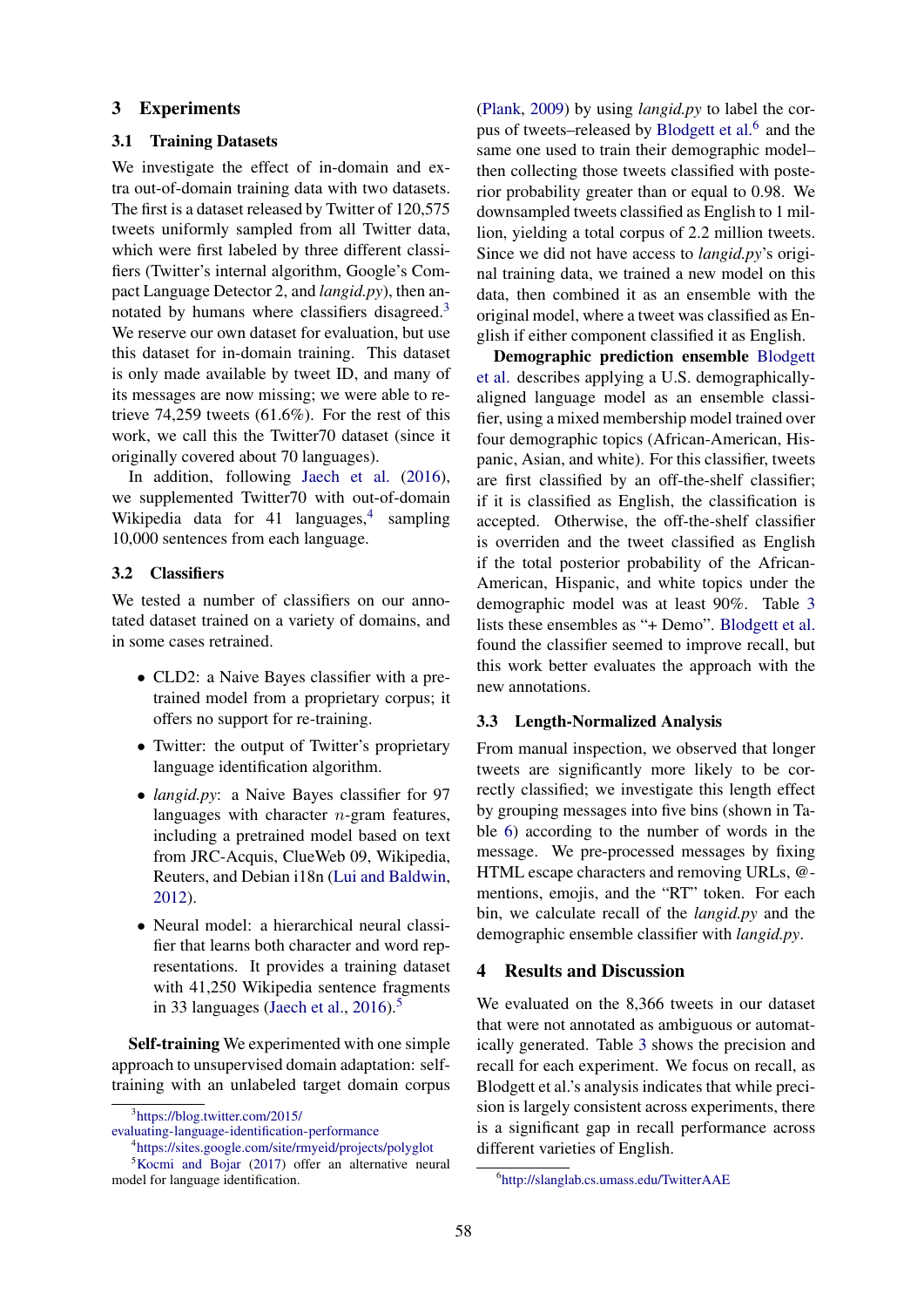| Model     | Training              | Precision | Recall             |
|-----------|-----------------------|-----------|--------------------|
| CLD2      | $(1)$ Pre-trained     | 0.948     | 0.863              |
|           | + Demo.<br>(2)        | 0.946     | $0.924 (+ 6.1\%)$  |
| Tw.       | (3) Pre-trained       | 0.979     | 0.866              |
| internal  | + Demo.<br>(4)        | 0.974     | $0.925 (+ 5.9\%)$  |
|           | (5) Pre-trained       | 0.923     | 0.886              |
|           | + Vocab.<br>(6)       | 0.472     | 0.993              |
|           | (7) Self-trained      | 0.924     | 0.894              |
| langid.py | + Demo.<br>(8)        | 0.923     | $0.930 (+ 3.6\%)$  |
|           | $(9)$ Twitter $70$    | 0.927     | 0.940              |
|           | + Demo.<br>(10)       | 0.923     | $0.957 (+ 1.7\%)$  |
|           | $(11)$ Tw70 and Wiki. | 0.946     | 0.903              |
|           | + Demo.<br>(12)       | 0.943     | $0.946 (+ 4.3\%)$  |
|           | $(13)$ Pre-trained    | 0.973     | 0.415              |
|           | + Demo.<br>(14)       | 0.976     | $0.773 (+ 35.8\%)$ |
| Neural    | $(15)$ Twitter 70     | 0.949     | 0.840              |
|           | (16)<br>+ Demo.       | 0.946     | $0.892 (+ 5.2\%)$  |

USA 2368 80 0.968 0.982<br>Brazil 42 945 0.833 0.833 Brazil | 42 | 945 | 0.833 | 0.833 Indonesia 161 707 0.764 0.767<br>Turkey 13 304 0.769 0.846 Turkey 13 304 0.769 0.846<br>Japan 14 340 0.929 1.0 14 340 0.929<br>ed Kingdom 401 18 0.962 United Kingdom 401 18 0.962 0.980 Malaysia 90 174 0.833 0.833 Spain 28 263<br>
<u>rgentina</u> 10 291 Argentina 10 291 0.7 0.7<br>
France 26 206 0.846 0.846 France 26 206 0.846 0.846<br>Mexico 25 162 0.76 0.76 Mexico 25<br>hilippines 91 Philippines 91 86 0.934 0.945<br>Thailand 14 111 0.643 0.786 Thailand 14 111 0.643 Russia 9 129 0.667 0.778<br>Canada 96 7 0.979 0.990 Canada 96 7 0.979

Country En ∼En *langid.py*

Recall

Ens. Recall

Table 3: English classification results on not ambiguous, not automatically generated tweets. "+ Demo." indicates including in an ensemble with the demographics-based English classifier.

Table 4: Language counts for countries with at least 100 non-ambiguous, non-automatically generated messages (out of 129 countries total), with English recall for the best-performing *langid.py* model and that model in an ensemble classifier.

Table 5: Sample of tweets which were mis-classified as non-English by *langid.py* but correctly classified by the demographic ensemble. @-mentions are shown as @username for display in the table.

Unsurprisingly, we found that training on Twitter data improved classifiers' English recall, compared to their pre-trained models. In our experiments, we found that recall was best when training on the subset of the Twitter70 dataset containing only languages with at least 1,000 tweets present in the dataset. We also found that the additional information provided by the demographic model's predictions still adds to the increased performance from training on Twitter data. Notably, precision decreased by no more than 0.4% when the demographic model is added.

We also noted that pre-processing improved recall by 1 to  $5\%$ .

Proprietary algorithms We found that neither CLD2 nor Twitter's internal algorithm was competitive with *langid.py* out of the box, in line with previous findings, but combining their predictions with demographic predictions did increase recall.<sup>7</sup>

*langid.py* Self-training *langid.py* produced little change compared to the original pre-trained model (rows (5) vs. (7)), despite its use of 2.2 million new tweets from self-training step. We observed that even tweets that *langid.py* classified as non-English with more than 0.98 posterior probability were, in fact, generally English. This suggests that tweets are sufficiently different from standard training data that it is difficult for self-training to be effective. In contrast, simple in-domain training was effective: retraining it with the Twitter70 dataset achieved substantially better recall with a

 $7$ We tried several times to run the Google Translate API's language identifier, but it returned an internal server error for approximately 75% of the tweets.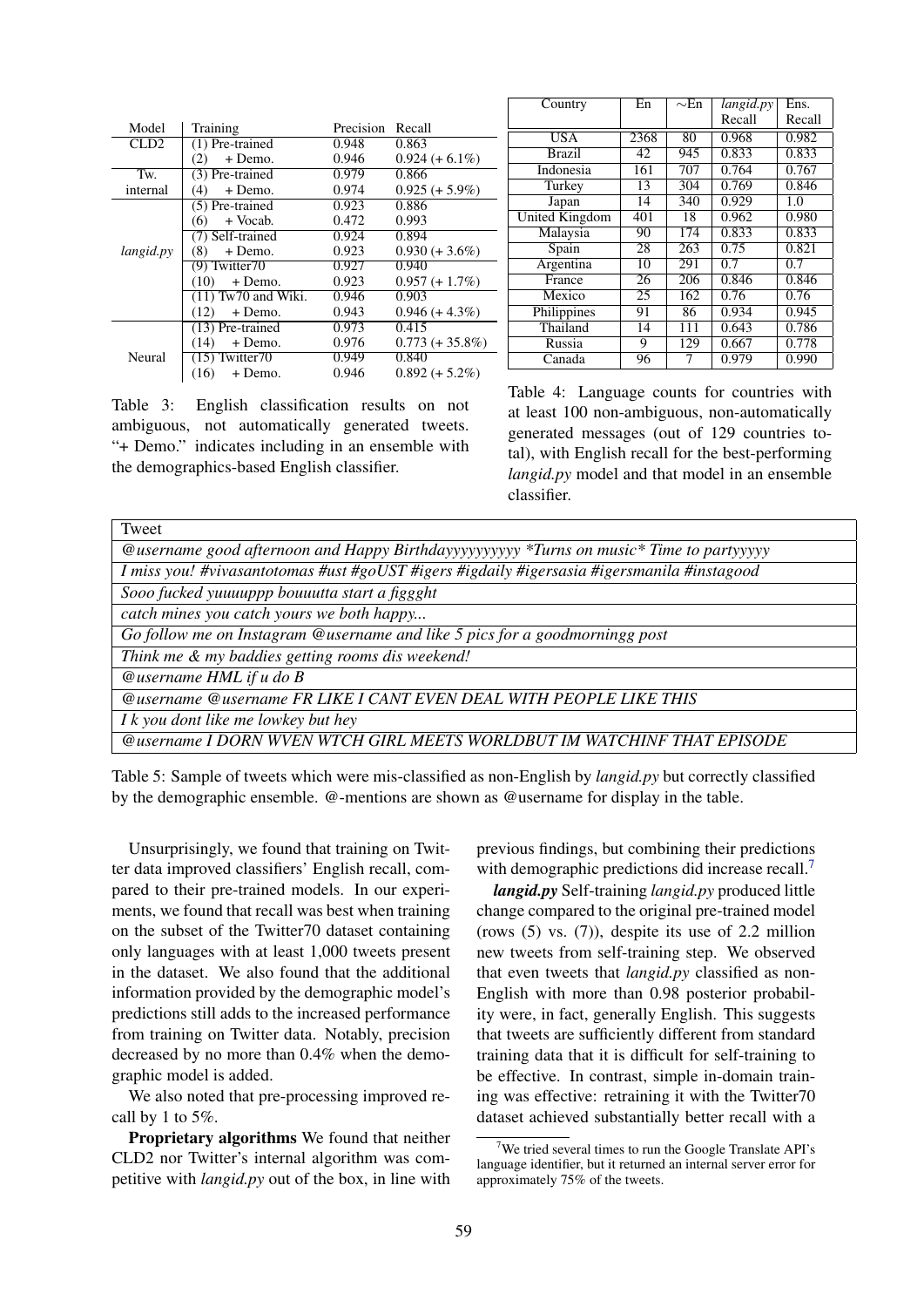5.4% raw increase compared to its out-of-domain original pretrained model (rows (5) vs. (9)).

In all cases, regardless of the data used to train the model, *langid.py*'s recall was improved with the addition of demographic predictions; for example, the demographic predictions added to the pre-trained model brought recall close to the model trained on Twitter70 alone, indicating that in the absence of in-domain training data, the demographic model's predictions can make a model competitive with a model that does have indomain training data (rows (8) vs. (9)). Of course, in-domain labeled data only helps more (10).

Neural model Finally, the neural model performed worse than *langid.py* when trained on the same Twitter70 dataset (rows (9) vs. (15)), and its performance lagged when trained on its provided dataset of Wikipedia sentence fragments. $8$  As with the other models, demographic predictions again improve performance.

Table 5 shows a sample of ten tweets misclassified as non-English by *langid.py* and correctly classified by the demographic ensemble as English. Several sources of potential error are evident; many non-conventional spellings, such as *partyyyyy* and *watchinf*, do not challenge an English reader but might reasonably challenge character n-gram models. Similarly, common social abbreviations such as *hml* and *fr* are challenging.

#### 4.1 Improving English Recall Worldwide

We further analyzed our English recall results according to messages' country of origin, limiting our analysis to countries with at least 100 non-ambiguous, non-automatically generated messages in our dataset. For each country's messages, we compared the recall from best standalone *langid.py* model (trained on Twitter70) and the recall from same model combined with demographic predictions, as shown in Table 4. Surprisingly, for ten of the fifteen countries we found that using demographic predictions improved recall performance, suggesting that the additional soft signal of "Englishness" provided by the demographic model aids performance across tweets labeled as English globally. In future work, we would like to investigate linguistic properties of these non-U.S. English tweets.

|                 | Message          | langid.py | Ensemble |
|-----------------|------------------|-----------|----------|
|                 | Length           | Recall    | Recall   |
| English         | $t \leq 5$       | 80.7      | 91.9     |
|                 | 5 < t < 10       | 88.8      | 92.4     |
|                 | 10 < t < 15      | 91.9      | 93.0     |
|                 | $15 < t \leq 20$ | 96.1      | 96.7     |
|                 | $t \geq 20$      | 97.2      | 97.5     |
| Non-<br>English | $t \leq 5$       | 90.0      | 99.9     |
|                 | 5 < t < 10       | 95.2      | 99.5     |
|                 | 10 < t < 15      | 95.6      | 99.9     |
|                 | $15 < t \leq 20$ | 95.2      | 1.0      |
|                 | $t \geq 20$      | 95.2      | 1.0      |

Table 6: Percent of the messages in each bin classified correctly as English or non-English by each classifier;  $t$  is the message length for the bin.

#### 4.2 Improving Recall for Short Tweets

Our results from the length-normalized analysis, shown in Table 6, demonstrate that recall on short tweets, particularly short English tweets, is challenging; unsurprisingly, recall increases as tweet length increases. More importantly, for short tweets the demographic ensemble classifier greatly reduces this gap; while the difference in *langid.py*'s recall performance between the shortest and longest English tweets is 16.5%, the difference is only 5.6% for the ensemble classifier. The gap is similarly decreased for non-English tweets. We note also that precision is consistently high across all bins for both *langid.py* and the ensemble classifier. The experiment indicates that the demographic model's signal of "Englishness" may aid performance not only for global varieties of English, but also for short messages of any kind.

#### 5 Conclusion

In this work, we presented a fully humanannotated dataset and evaluated a range of language identification models in a series of experiments across training datasets and in-domain and domain adaptation settings. We find that predictions from a partially supervised demographic model aids in recall performance across tweets labeled as English drawn from a range of countries, particularly in the absence of in-domain labeled data; we hope that our dataset will aid research in international varieties of English (Trudgill and Hannah, 2008). In future work, we would like to investigate other domain adaptation approaches; in addition, we would like to adapt the demographic model to other languages where dialectal

<sup>8</sup>Unfortunately, we were unable to train it on the same Wikipedia data as in (11), which is a bit larger.